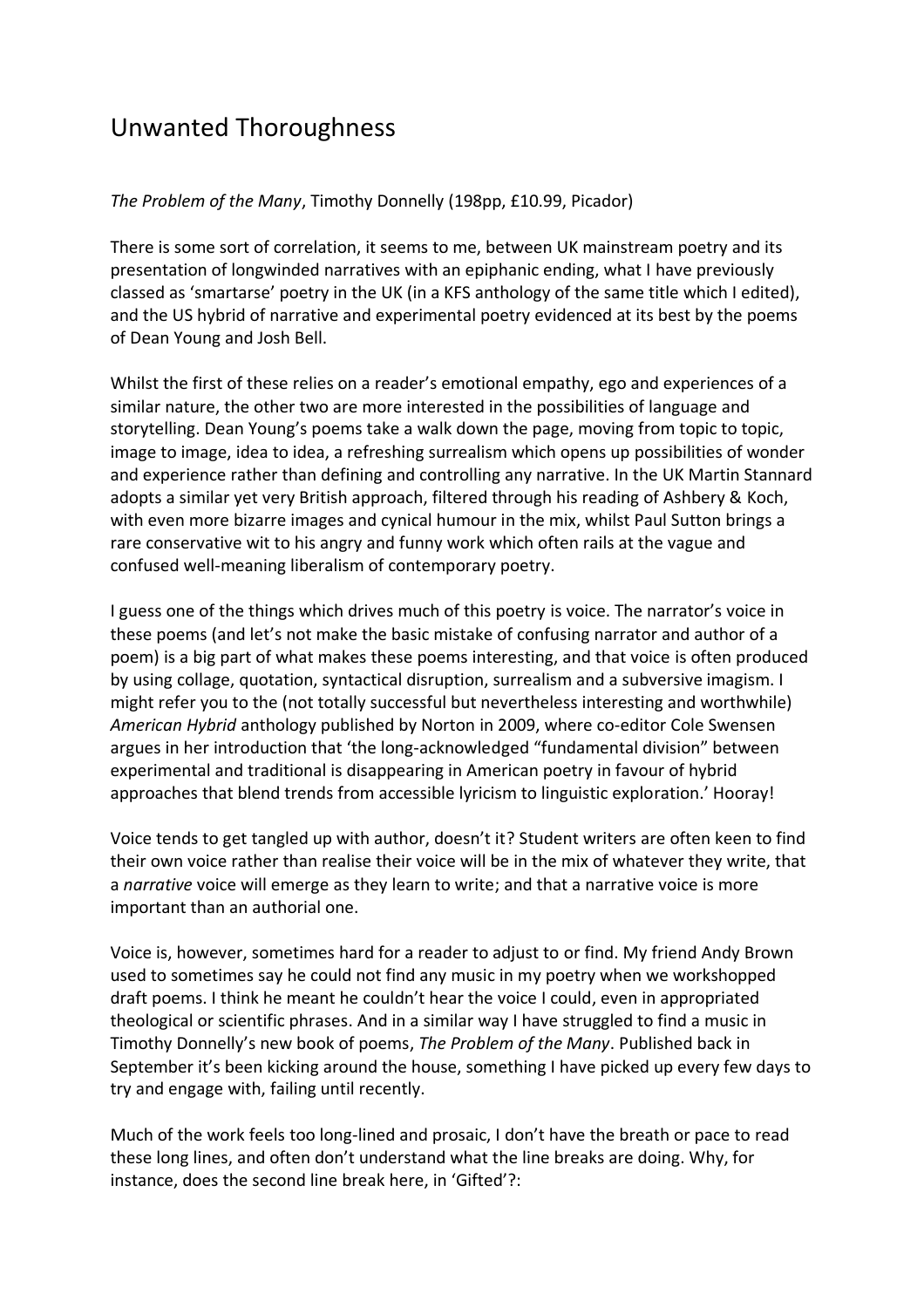My breath sounds more like a recording of a breath than actual breathing, and not a high quality

studio recording

(This isn't by the way a long-lined poem, nor a long poem – of which there are many in this volume.)

So I ended up dipping into not only the book but the poems themselves, gathering images that made me laugh, such as this, the beginning of 'All the Shrimp I Can Eat':

 They are swimming away from me at the speed of light They are telling me this is their preferred way to die

or sections of poems, before they started going on. For instance, I think 'Diet Mountain Dew' has a beautiful first verse that could work as a complete poem, so for a while I treated it as such:

 I have built my ship of death and when a wind kicks up I'll cut it loose to do its thing across an unnamed lake of you, a firefly sent pulsing through the nonstop estivation of the verses of our South, who in its larval phase would feast on bitter worms and snails, who emerges from its mud chamber our planet's most efficient luminescence, who turns chemical energy into radian energy shedding very little heat, so I will sail the compass of you pleased with my cold light.

There are another six verses, and the initial delight and simplicity of this love poem or declaration of human life gives way to a history of Mountain Dew, names and dates included, which actually undermines the strangeness and makes the poem *literal* rather than metaphorical or surprising. The poem neuters itself by this thoroughness and historical exploration.

Eventually, of course, one gets used to new voices, and this is indeed what has happened to me. I'm now able to cope with the overlong lines and the expansive storytelling going on here, though all too often I want the narrator to stop talking, or at least take a Dean Youngian digression rather than keep mulling over the same ideas. Maybe I'm just too keen to be entertained and amused, maybe lockdown has reduced my critical capacities? I *so* wanted to